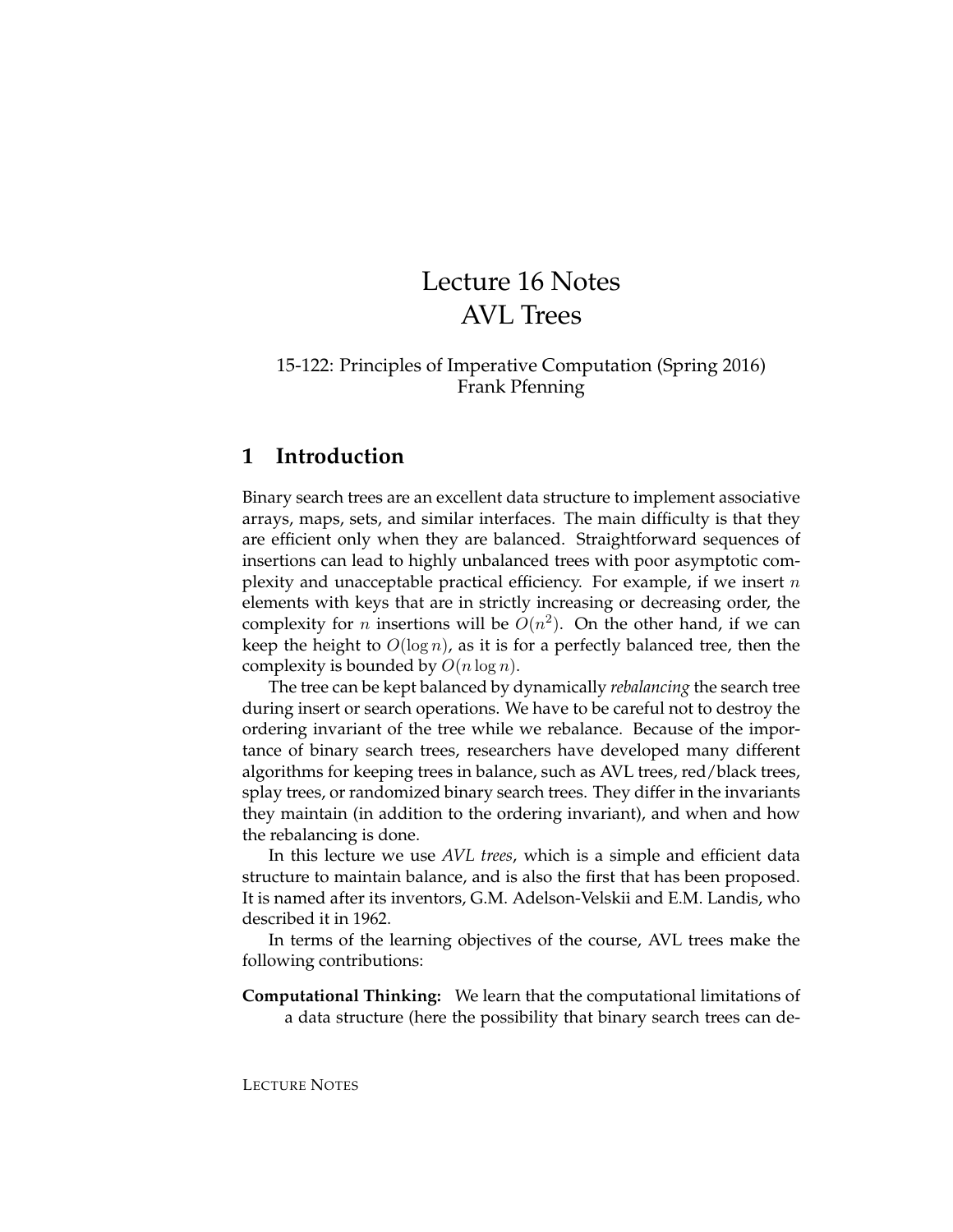velop a linear behavior) can sometime be overcome through clever thinking (here rebalancing).

- **Algorithms and Data Structures:** We examine AVL trees as an example of self-balancing trees.
- **Programming:** We use contracts to guide the implementation of code with increasingly complex invariants.

### **2 The Height Invariant**

Recall the *ordering invariant* for binary search trees.

**Ordering Invariant.** At any node with key k in a binary search tree, all keys of the elements in the left subtree are strictly less than  $k$ , while all keys of the elements in the right subtree are strictly greater than  $k$ .

To describe AVL trees we need the concept of *tree height*, which we define as the maximal length of a path from the root to a leaf. So the empty tree has height 0, the tree with one node has height 1, a balanced tree with three nodes has height 2. If we add one more node to this last tree is will have height 3. Alternatively, we can define it recursively by saying that the empty tree has height 0, and the height of any node is one greater than the maximal height of its two children. AVL trees maintain a *height invariant* (also sometimes called a *balance invariant*).

**Height Invariant.** At any node in the tree, the heights of the left and right subtrees differs by at most 1.

As an example, consider the following binary search tree of height 3.



LECTURE NOTES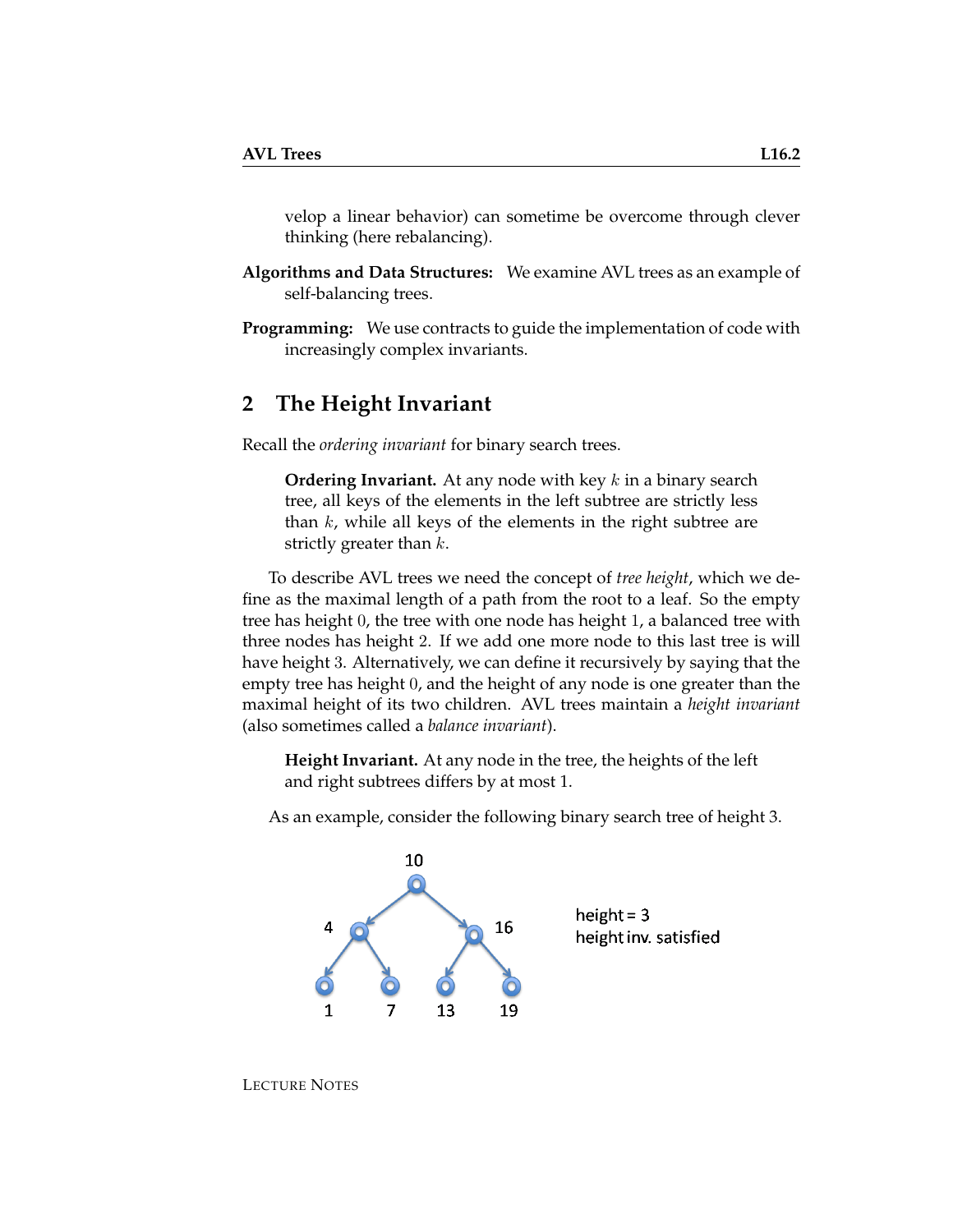If we insert a new element with a key of 14, the insertion algorithm for binary search trees without rebalancing will put it to the right of 13.



Now the tree has height 4, and one path is longer than the others. However, it is easy to check that at each node, the height of the left and right subtrees still differ only by one. For example, at the node with key 16, the left subtree has height 2 and the right subtree has height 1, which still obeys our height invariant.

Now consider another insertion, this time of an element with key 15. This is inserted to the right of the node with key 14.



All is well at the node labeled 14: the left subtree has height 0 while the right subtree has height 1. However, at the node labeled 13, the left subtree has height 0, while the right subtree has height 2, violating our invariant. Moreover, at the node with key 16, the left subtree has height 3 while the right subtree has height 1, also a difference of 2 and therefore an invariant violation.

LECTURE NOTES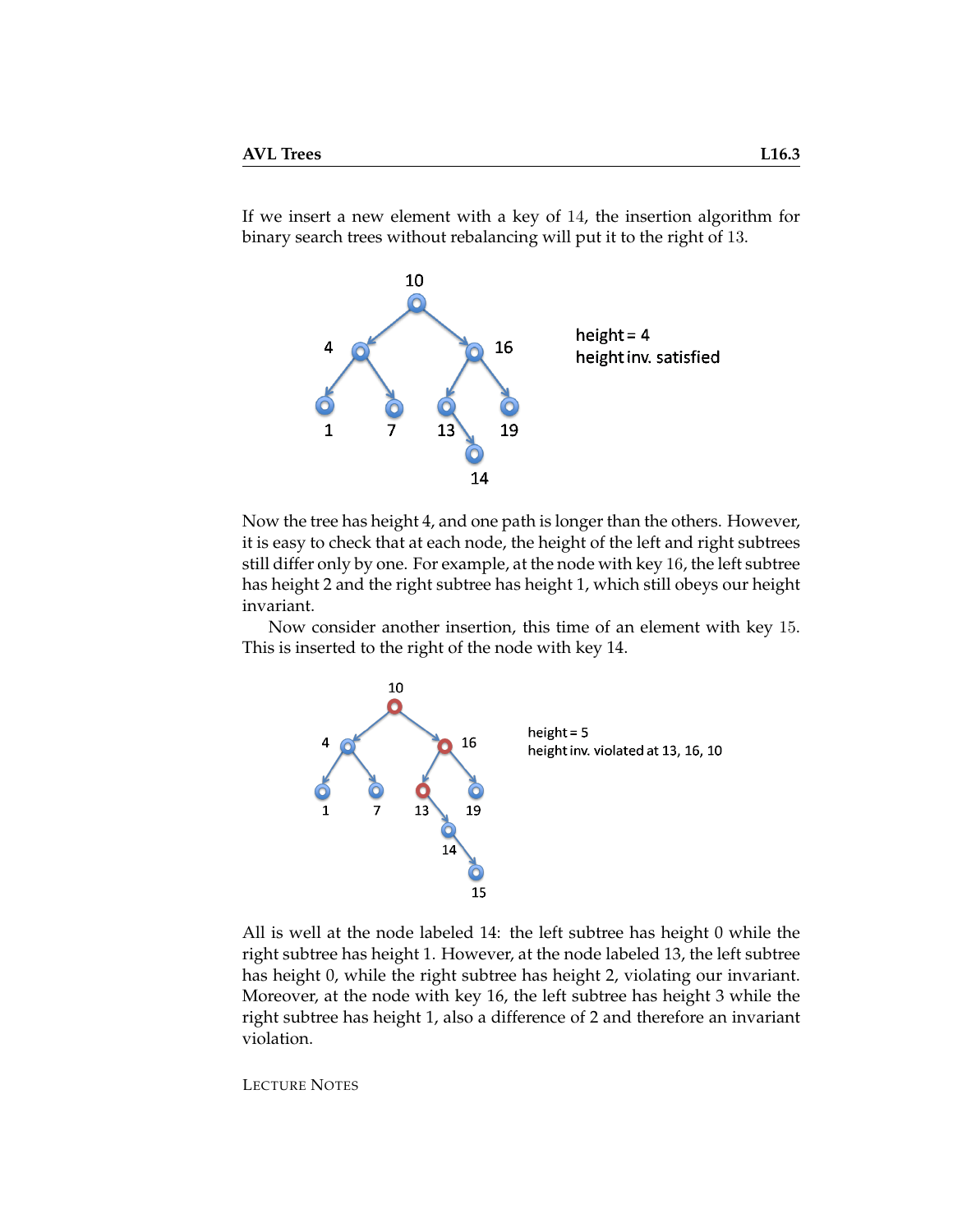We therefore have to take steps to rebalance the tree. We can see without too much trouble that we can restore the height invariant if we move the node labeled 14 up and push node 13 down and to the right, resulting in the following tree.



The question is how to do this in general. In order to understand this we need a fundamental operation called a *rotation*, which comes in two forms, *left rotation* and *right rotation*.

## **3 Left and Right Rotations**

Below, we show the situation before a left rotation. We have generically denoted the crucial key values in question with  $x$  and  $y$ . Also, we have summarized whole subtrees with the intervals bounding their key values. At the root of the subtree we can have intervals that are unbounded on the left or right. We denote these with pseudo-bounds  $-\infty$  on the left and  $+\infty$ on the right. We then write  $\alpha$  for a left endpoint which could either be an integer or  $-\infty$  and  $\omega$  for a right endpoint which could be either an integer of  $+\infty$ . The tree on the right is after the left rotation.



LECTURE NOTES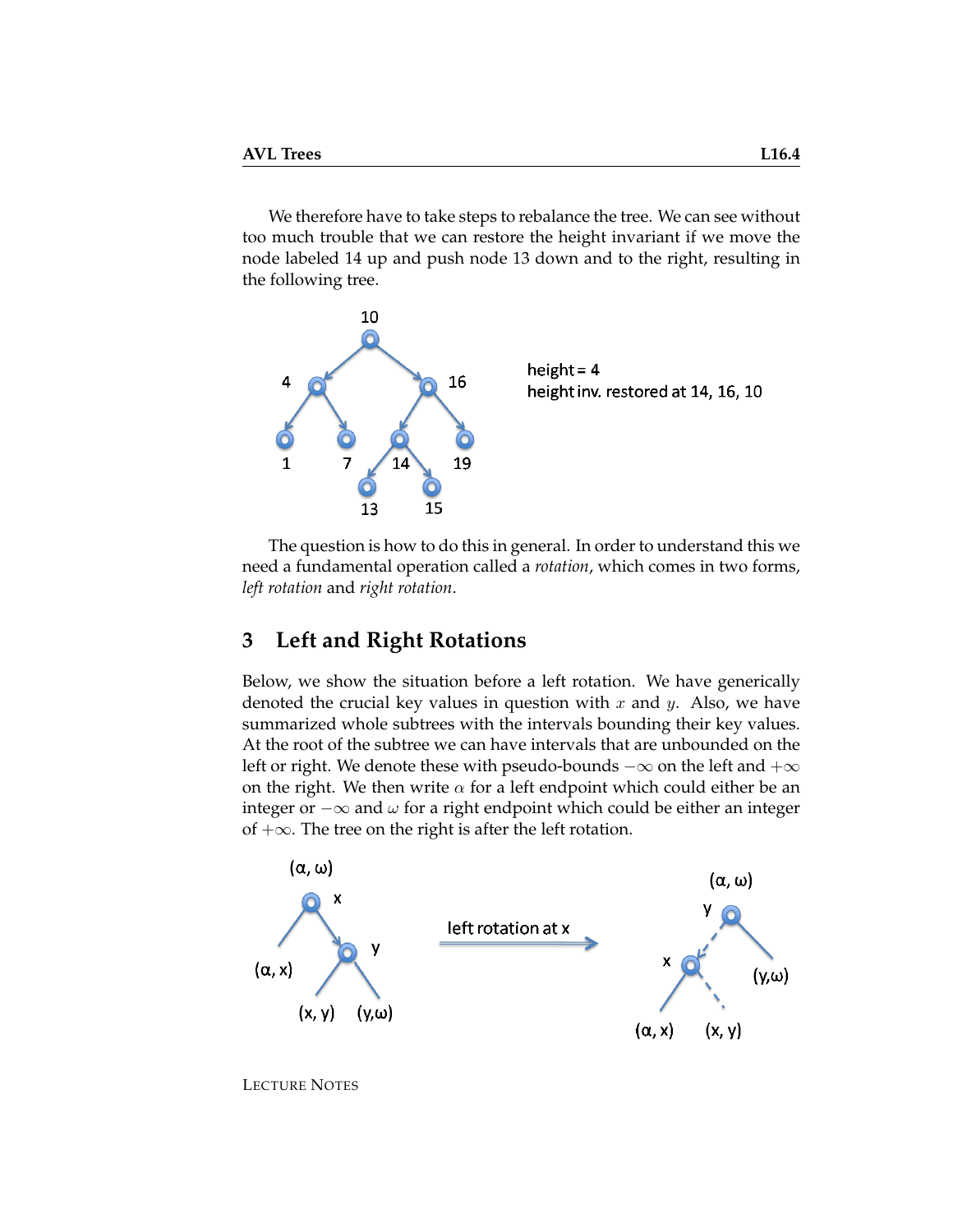From the intervals we can see that the ordering invariants are preserved, as are the contents of the tree. We can also see that it shifts some nodes from the right subtree to the left subtree. We would invoke this operation if the invariants told us that we have to rebalance from right to left.

We implement this with some straightforward code. First, recall the type of trees from last lecture. We do not repeat the function is\_ordered that checks if a tree is ordered.

```
1 struct tree_node {
2 elem data;
3 struct tree_node* left;
   struct tree_node* right;
5 };
6 typedef struct tree_node tree;
7 bool is_ordered(tree *T);
```
The main point to keep in mind is to use (or save) a component of the input before writing to it. We apply this idea systematically, writing to a location immediately after using it on the previous line. We repeat the type specification of tree from last lecture.

```
9 tree* rotate_left(tree* T)
10 //@requires T != NULL && T->right != NULL;
11 \t{1}12 tree* R = T->right;
13 T->right = T->right->left;
14 R->left = T;
15 return R;
16 }
```
These rotations work generically. When we apply them to AVL trees specifically later in this lecture, we will also have to recalculate the heights of the two nodes involved. This involves only looking up the height of their children.

The right rotation is exactly the inverse. First in pictures: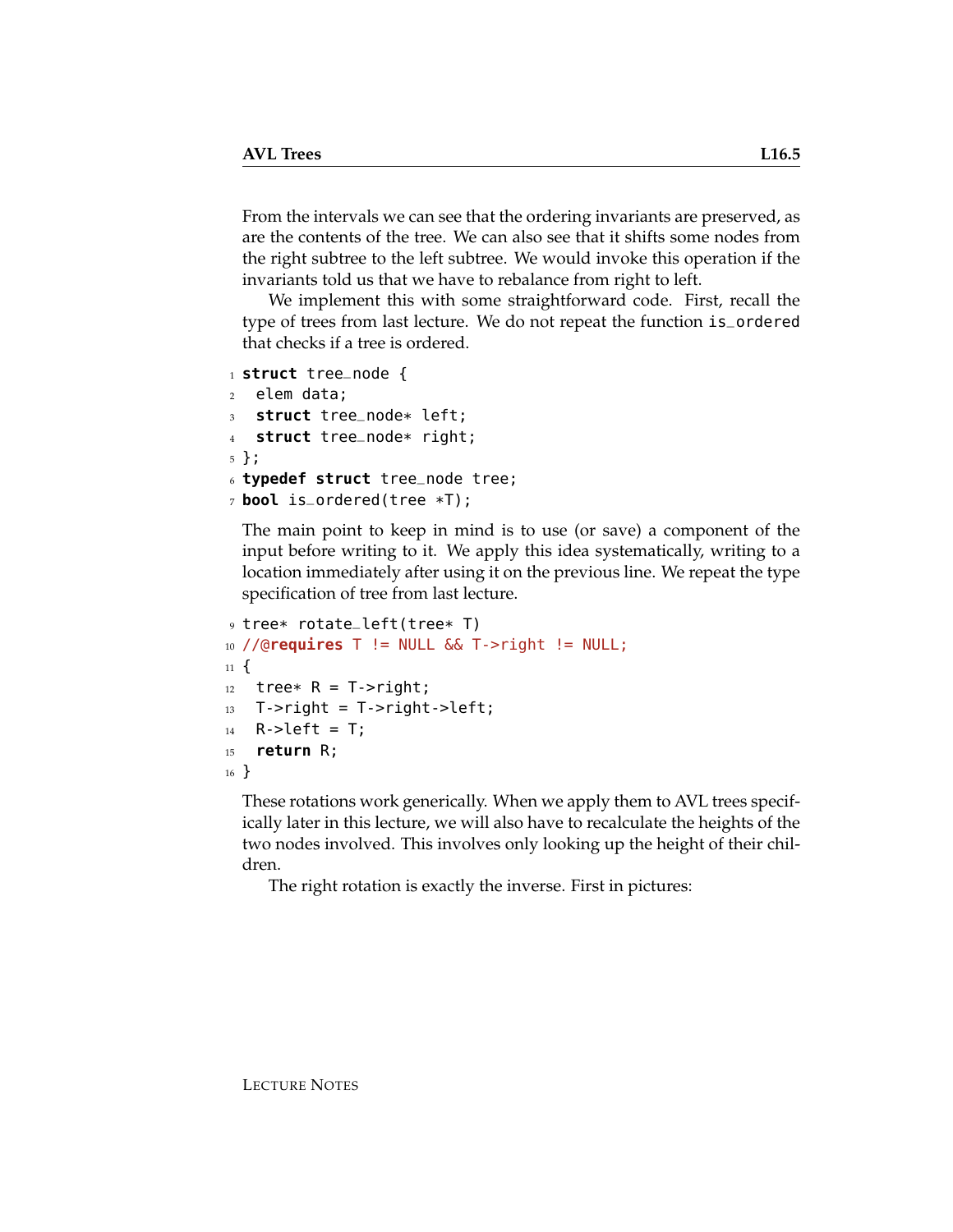

#### Then in code:

```
18 tree* rotate_right(tree* T)
19 //@requires T != NULL && T->left != NULL;
20 \frac{1}{20}21 tree* R = T->left;
22 T->left = T->left->right;
23 R->right = T;
24 return R;
25 }
```
# **4 Searching for a Key**

Searching for a key in an AVL tree is identical to searching for it in a plain binary search tree. We only need the ordering invariant to find the element; the height invariant is only relevant for inserting an element.

#### <span id="page-5-0"></span>**5 Inserting an Element**

The basic recursive structure of inserting an element is the same as for searching for an element. We compare the element's key with the keys associated with the nodes of the trees, inserting recursively into the left or right subtree. When we find an element with the exact key we overwrite the element in that node. If we encounter a null tree, we construct a new tree with the element to be inserted and no children and then return it. As we return the new subtrees (with the inserted element) towards the root, we check if we violate the height invariant. If so, we rebalance to restore the invariant and then continue up the tree to the root.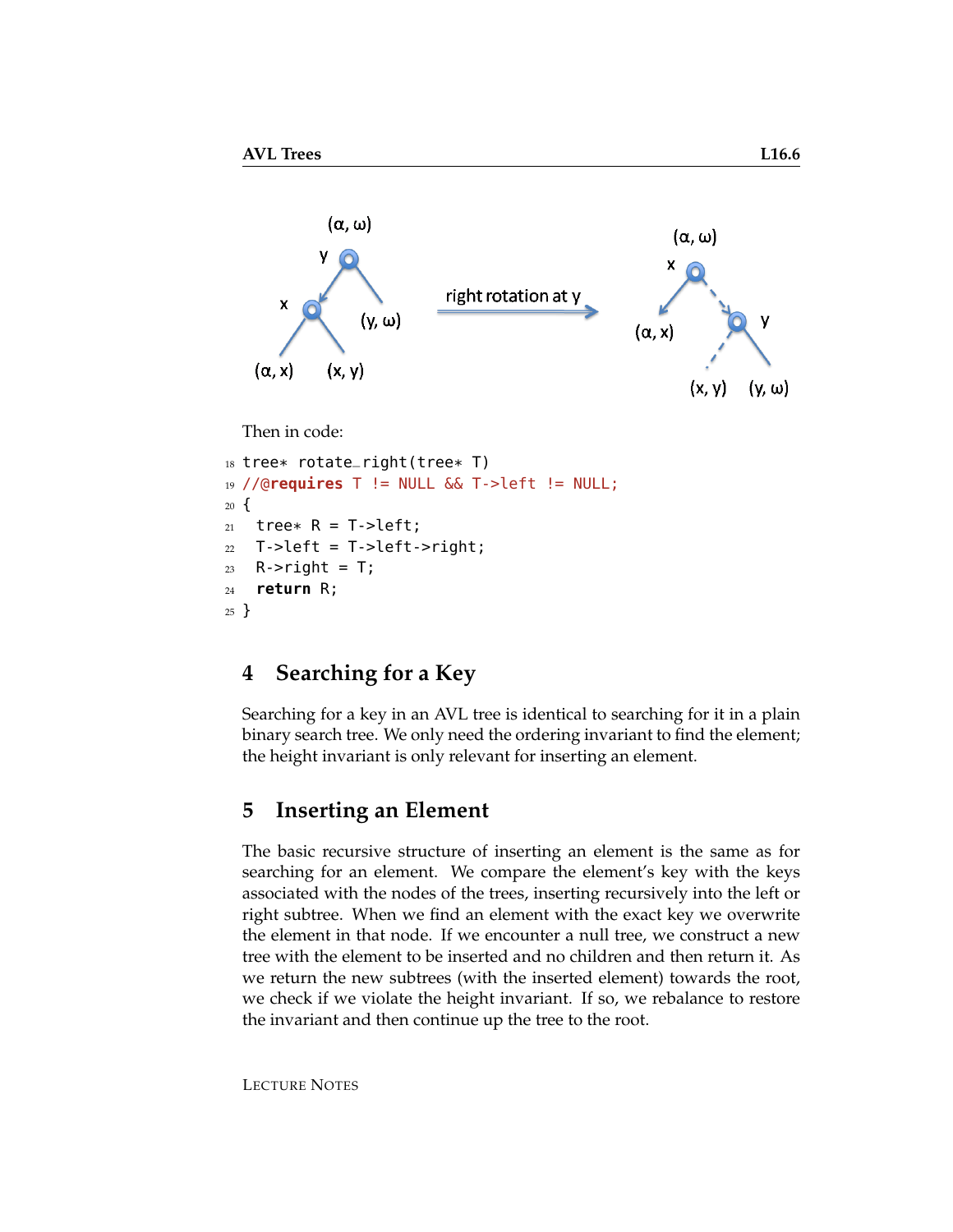The main cleverness of the algorithm lies in analyzing the situations when we have to rebalance and need to apply the appropriate rotations to restore the height invariant. It turns out that one or two rotations on the whole tree always suffice for each insert operation, which is a very elegant result.

First, we keep in mind that the left and right subtrees' heights before the insertion can differ by at most one. Once we insert an element into one of the subtrees, they can differ by at most two. We now draw the trees in such a way that the height of a node is indicated by the height that we are drawing it at.

The first situation we describe is where we insert into the right subtree, which is already of height  $h + 1$  where the left subtree has height h. If we are unlucky, the result of inserting into the right subtree will give us a new right subtree of height  $h + 2$  which raises the height of the overall tree to  $h + 3$ , violating the height invariant. This situation is depicted below. Note that the node we inserted does not need to be  $z$ , but there must be a node  $z$ in the indicated position.



If the new right subtree has height  $h + 2$ , either its right or its left subtree must be of height  $h + 1$  (and only one of them — think about why). If it is the right subtree we are in the situation depicted on the right above (and on the left below). While the trees  $(\alpha, x)$  and  $(x, y)$  must have exactly height h, the trees  $(y, z)$  and  $(z, \omega)$  need not. However, they differ by at most 1, because we are investigating the case were the lowest place in the tree where the invariant is violated is at  $x$ .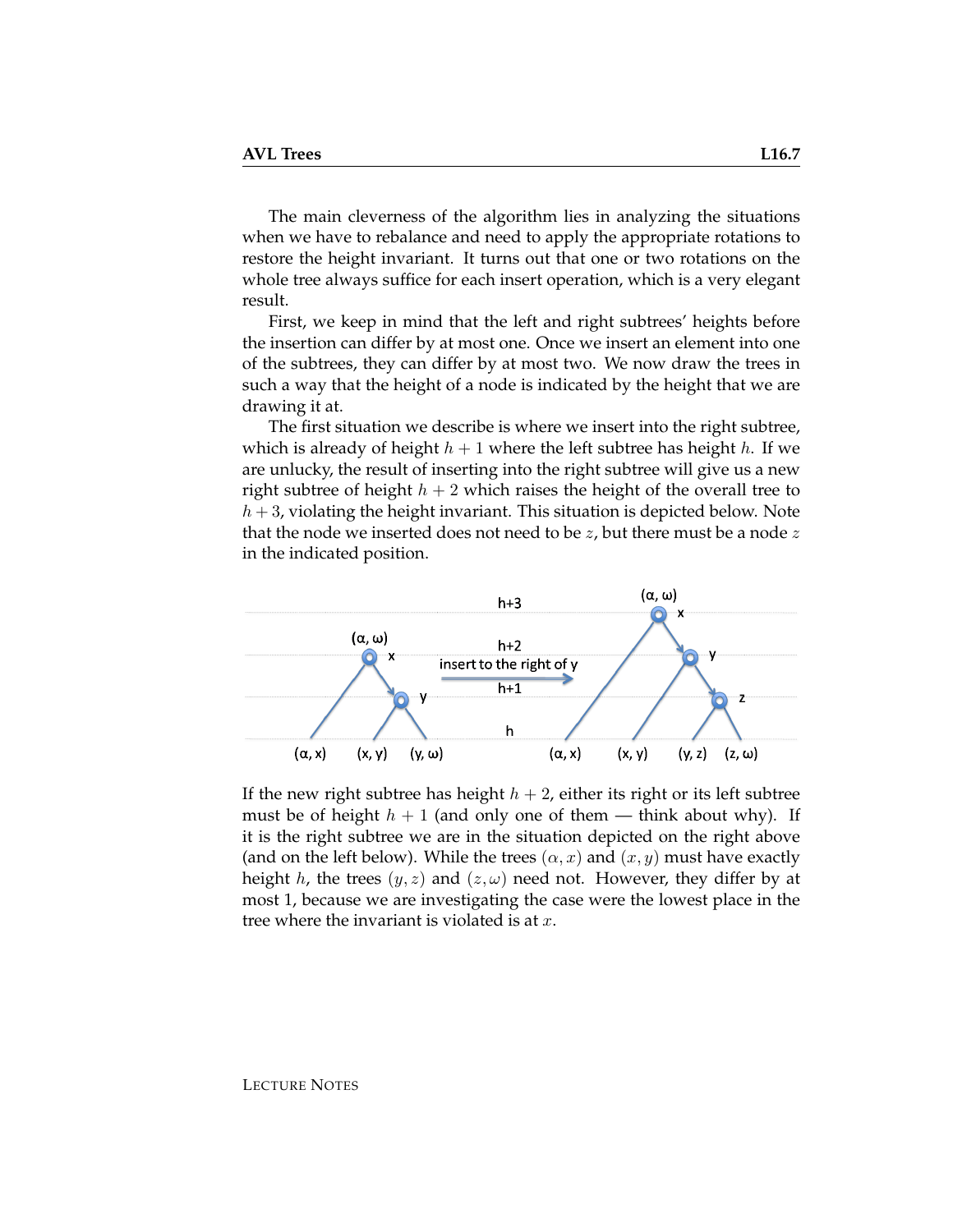

We fix this with a left rotation at  $x$ , the result of which is displayed to the right. Because the height of the overall tree is reduced to its original  $h + 2$ , no further rotation higher up in the tree will be necessary.

In the second case we consider, we insert to the *left* of the right subtree, and the result has height  $h+1$ . This situation is depicted on the right below.



In the situation on the right, the subtrees labeled  $(\alpha, x)$  and  $(z, \omega)$  must have exactly height h, but only one of  $(x, y)$  and  $(y, z)$ . In this case, a single left rotation alone will not restore the invariant (see Exercise [1\)](#page-14-0). Instead, we apply a so-called *double rotation*: first a *right* rotation at z, then a *left* rotation at the root labeled  $x$ . When we do this we obtain the picture on the right, restoring the height invariant.

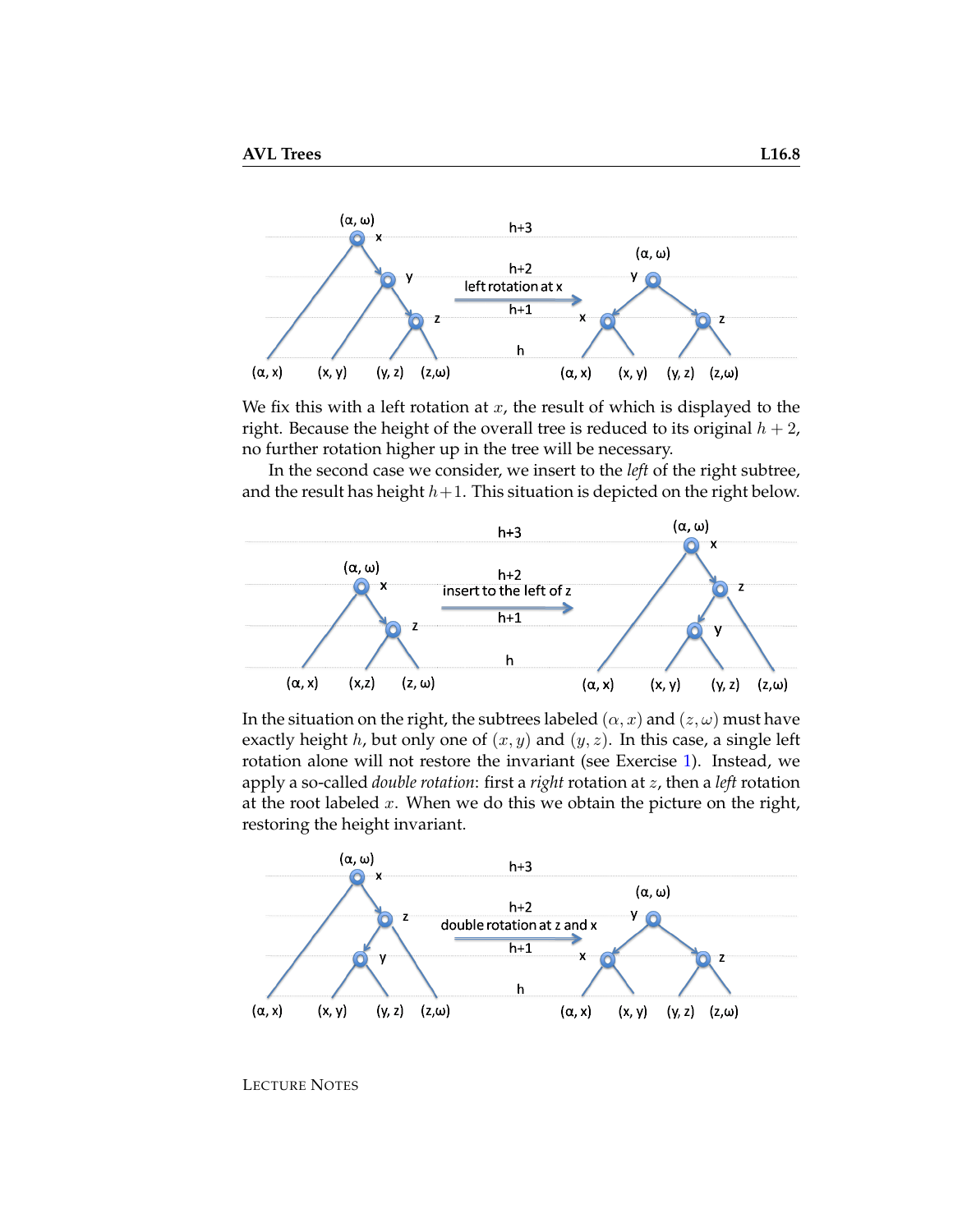There are two additional symmetric cases to consider, if we insert the new element on the left (see Exercise [4\)](#page-14-1).

We can see that in each of the possible cases where we have to restore the invariant, the resulting tree has the same height  $h + 2$  as before the insertion. Therefore, the height invariant *above* the place where we just restored it will be automatically satisfied, without any further rotations.

## **6 Checking Invariants**

The interface for the implementation is *exactly* the same as for binary search trees, as is the code for searching for a key. In various places in the algorithm we have to compute the height of the tree. This could be an operation of asymptotic complexity  $O(n)$ , unless we store it in each node and just look it up. So we have:

```
1 typedef struct tree_node tree;
2 struct tree_node {
3 elem data;
4 int height;
5 tree* left;
   tree* right;
7 };
8
9 /* height(T) returns the precomputed height of T in 0(1) */
10 int height(tree *T) {
11 return T == NULL ? 0 : T->height;
12 }
```
The conditional expression b ?  $e_1 : e_2$  evaluates to the result of  $e_1$  if the boolean test b returns true and to the value of  $e_2$  if it returns false.

Of course, if we store the height of the trees for fast access, we need to adapt it when rotating trees. After all, the whole purpose of tree rotations is to rebalance and change the height. For that, we implement a function fix\_height that computes the height of a tree from the height of its children. Its implementation directly follows the definition of the height of a tree. The implementation of rotate\_right and rotate\_left needs to be adapted to include calls to fix\_height. These calls need to compute the heights of the children first, before computing that of the root, because the height of the root depends on the height we had previously computed for the child. Hence, we need to update the height of the child before updating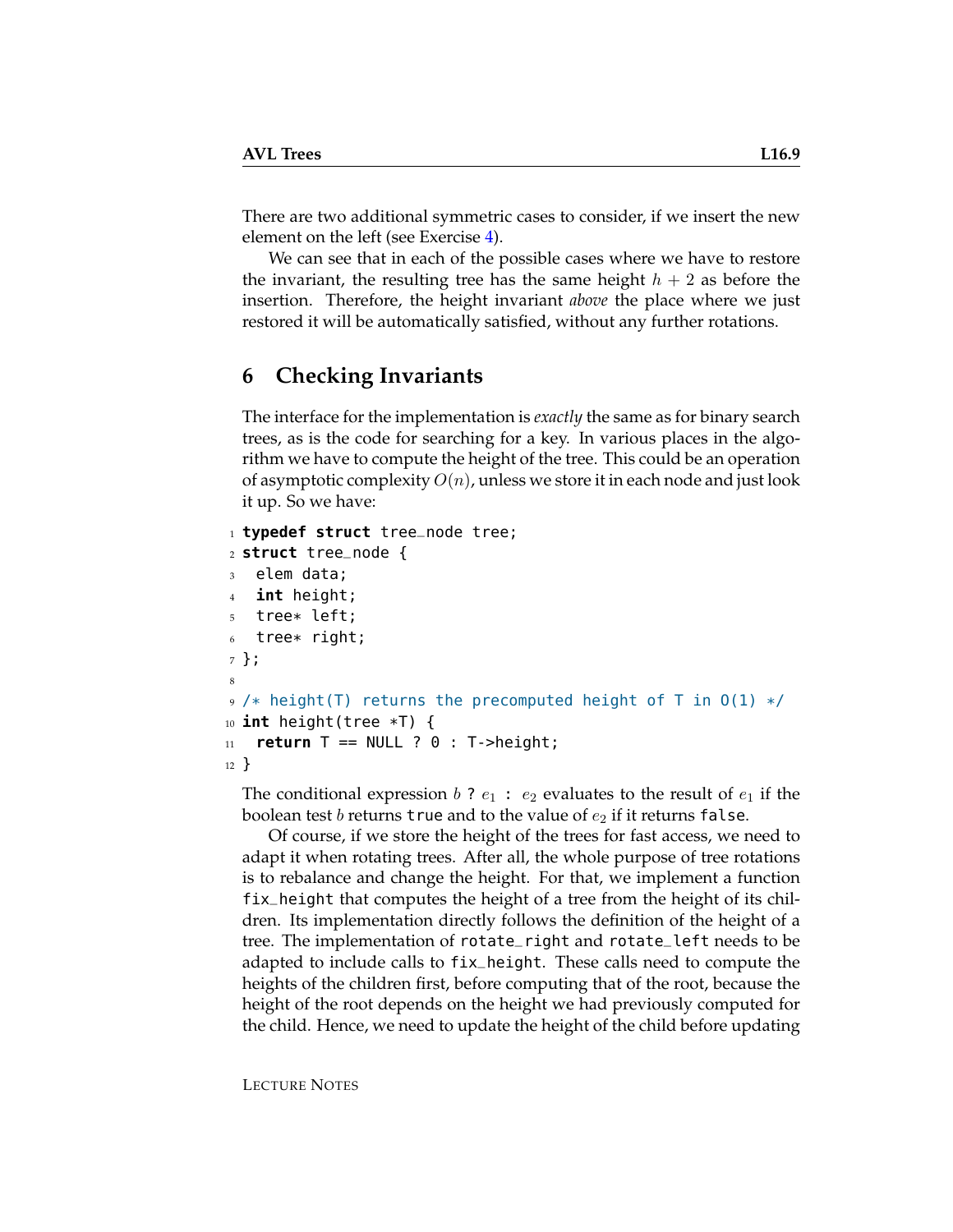the height of the root. Look at the code for details.

When checking if a tree is balanced, we also check that all the heights that have been computed are correct.

```
13 bool is_specified_height(tree* T) {
14 if (T == NULL) return true;
15 int computed_height = max(height(left), height(right)) + 1;
16 return computed_height == T->height
17 && is_specified_height(T->left)
18 && is_specified_height(T->right);
19 }
20
21 bool is_balanced(tree* T) {
22 if (T == NULL) return true;
23 return abs(height(T->left) - height(T->right)) <= 1
24 && is_balanced(T->left) && is_balanced(T->right);
25 }
```
A tree is an AVL tree if it is both ordered (as defined and implementation in the BST lecture, and extended by our is\_specified\_height condition) and balanced.

```
27 bool is_tree(tree *T) {
28 return is_ordered(T, NULL, NULL)
29 && is_specified_height(T)
30 && is_balanced(T);
31 }
```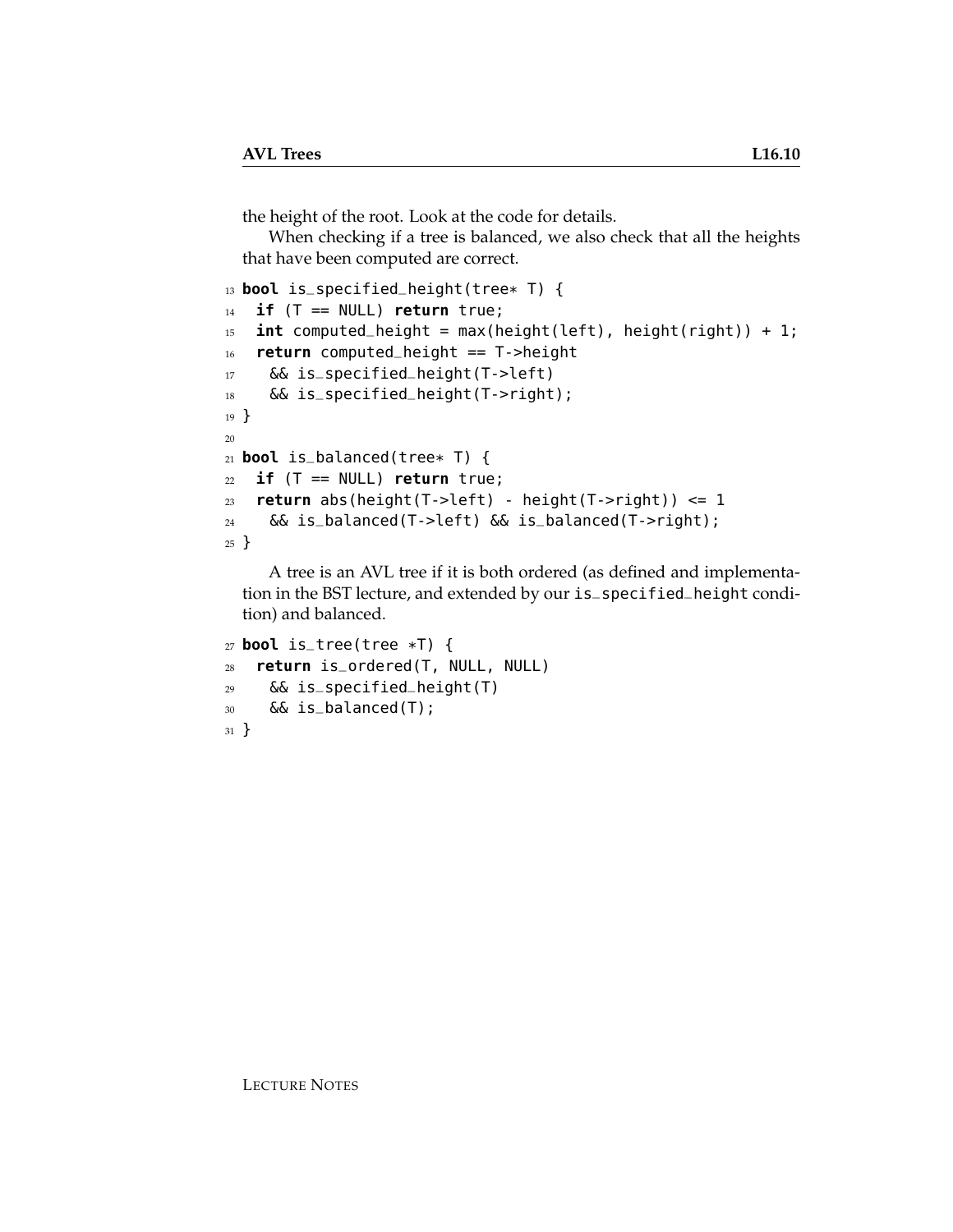We use this, for example, in a utility function that creates a new leaf from an element (which may not be NULL).

```
_1 tree* leaf(elem e)
2 //Qrequires e != NULL;
3 //@ensures is_tree(\result);
4 {
5 tree *T = <b>alloc</b>(tree);6 T->data = e;
7 T->height = 1;
8 return T;
9 }
```
Recall that the pointer fields are set to NULL by default when the structure is allocated.

# **7 Implementing Insertion**

The code for inserting an element into the tree is mostly identical to the code for plain binary search trees. The difference is that after we insert into the left or right subtree, we call a function rebalance\_left or rebalance\_right, respectively, to restore the invariant if necessary and calculate the new height.

```
33 tree* tree_insert(tree* T, elem x)
34 //@requires is_tree(T) && x != NULL;
35 //@ensures is_tree(\result);
36 {
37 if (T == NULL) return leaf(x);
38
39 int r = elem_compare(x, T->data);
40 if (r == 0) { // x == T->data
41 T->data = x;
42 } else if (r < 0) { // x < T->data
43 T->left = tree_insert(T->left, x);
44 T = rebalance_left(T);
45 } else if (r > 0) { // x > T->data
46 T->right = tree_insert(T->right, x);
47 T = rebalance_right(T);
48 }
49
```
LECTURE NOTES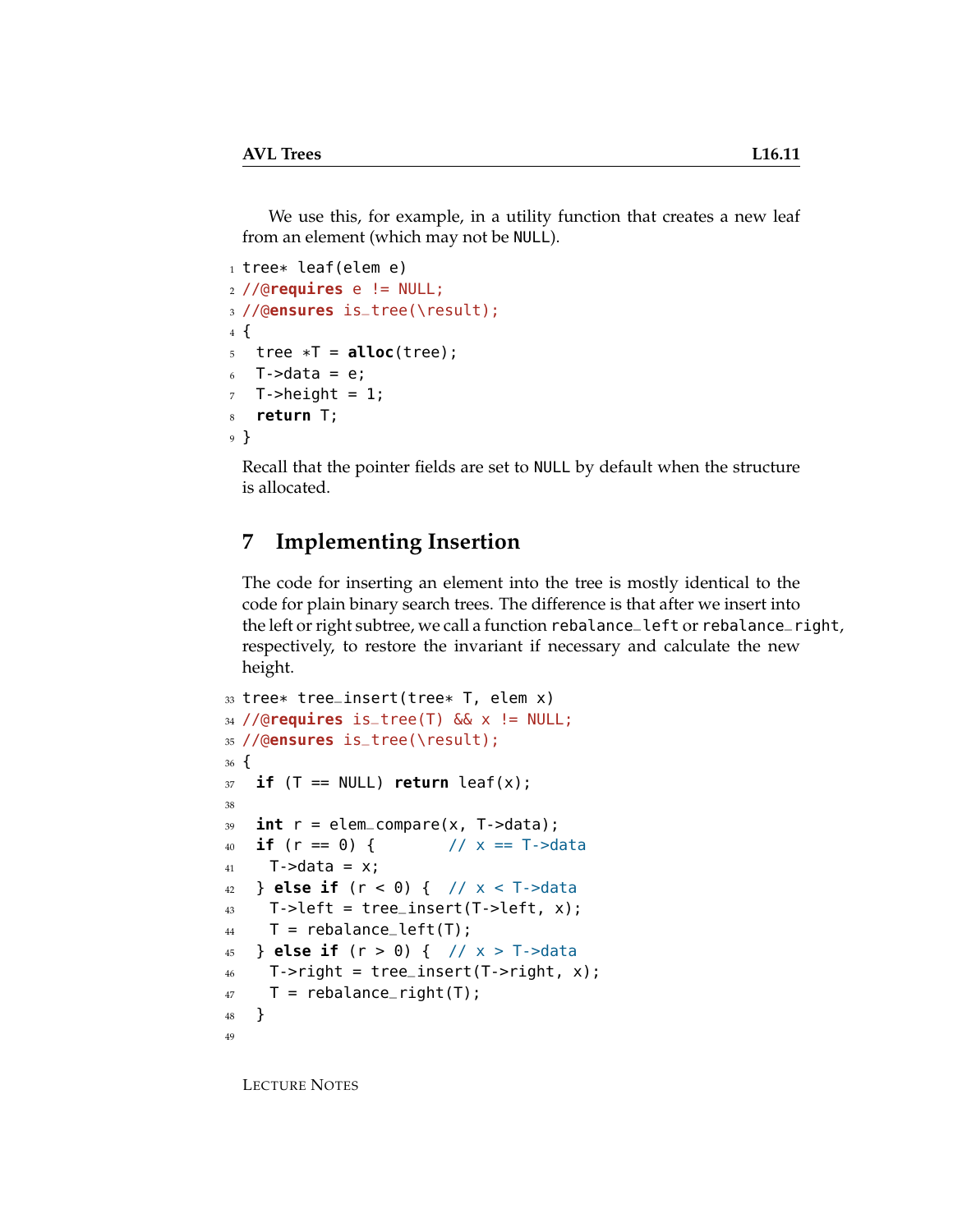#### <sup>50</sup> **return** T;

<sup>51</sup> }

The pre- and post-conditions of this function are actually not strong enough to prove this function correct. We also need an assertion about how the tree might change due to insertion, which is somewhat tedious. If we perform dynamic checking with the contract above, however, we establish that the result is indeed an AVL tree. As we have observed several times already: we can test for the desired property, but we may need to strengthen the pre- and post-conditions in order to rigorously prove it.

We show only the function rebalance\_right; rebalance\_left is symmetric.

```
27 tree* rebalance_right(tree* T)
28 //@requires T != NULL && T->right != NULL;
29 //@requires is_tree(T->left) && is_tree(T->right);
30 //@ensures is_tree(\result);
31 \frac{1}{2}32 if (height(T->right) - height(T->left) == 2) {
33 if (height(T->right->right) > height(T->right->left)) {
34 T = rotate_left(T);
35 } else {
36 //@assert height(T->right->left) > height(T->right->right);
37 T->right = rotate_right(T->right);
38 T = rotate_left(T);
39 }
40 } else {
41 fix_height(T);
42 }
43 return T;
44 }
```
Note that the preconditions are weaker than we would like. In particular, they do not imply some of the assertions we have added in order to show the correspondence to the pictures. This is left as the (difficult) Exercise [5.](#page-14-2) Such assertions are nevertheless useful because they document expectations based on informal reasoning we do behind the scenes. Then, if they fail, they may be evidence for some error in our understanding, or in the code itself, which might otherwise go undetected.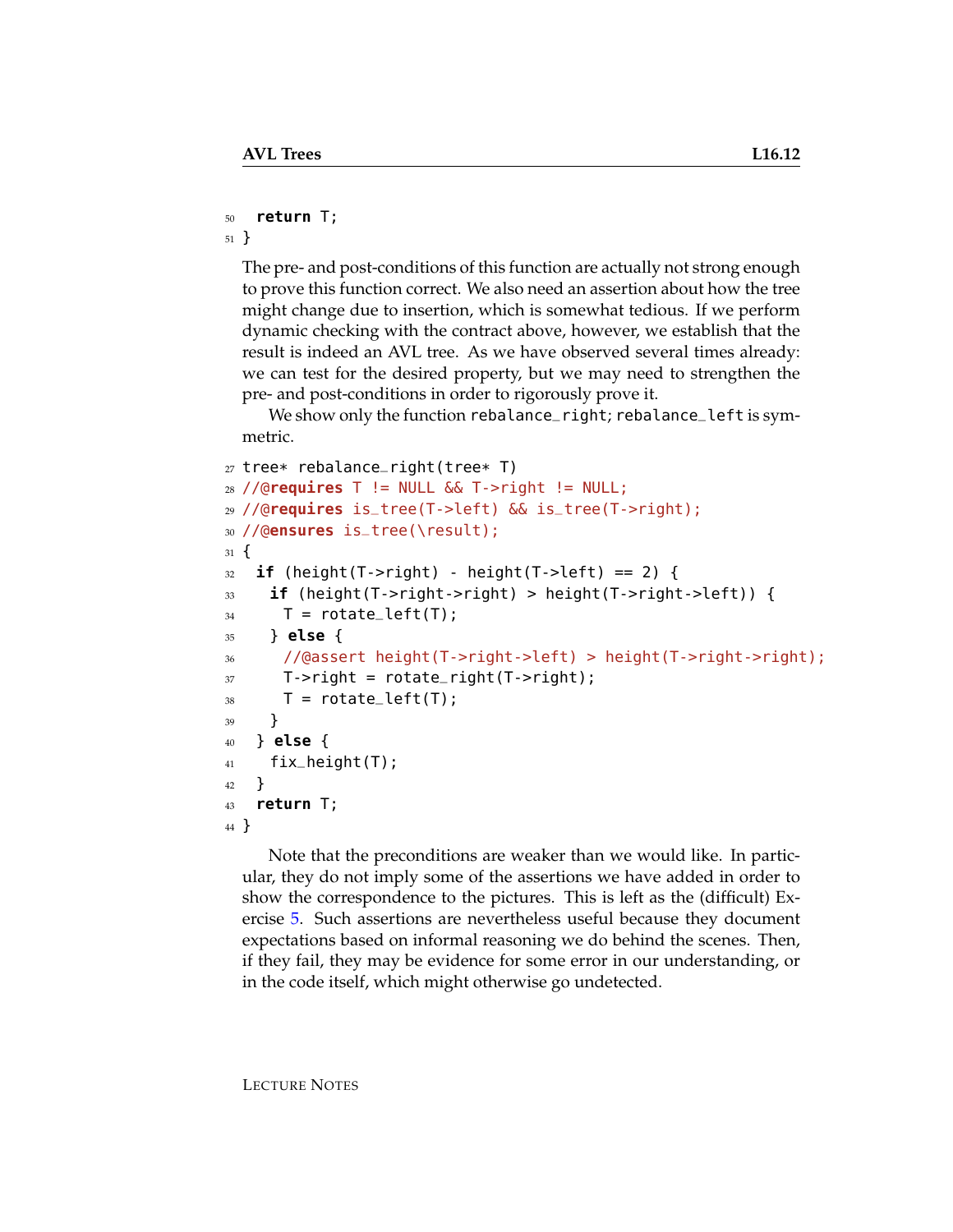#### **8 Experimental Evaluation**

We would like to assess the asymptotic complexity and then experimentally validate it. It is easy to see that both insert and search operations take time  $O(h)$ , where h is the height of the tree. But how is the height of the tree related to the number of elements stored, if we use the balance invariant of AVL trees? It turns out that h is  $O(log(n))$ . It is not difficult to prove this, but it is beyond the scope of this course.

To experimentally validate this prediction, we have to run the code with inputs of increasing size. A convenient way of doing this is to double the size of the input and compare running times. If we insert  $n$  elements into the tree and look them up, the running time should be bounded by  $c \times n \times$  $log(n)$  for some constant c. Assume we run it at some size n and observe  $r = c \times n \times \log(n)$ . If we double the input size we have  $c \times (2 \times n) \times \log(2 \times n) =$  $2 \times c \times n \times (1 + \log(n)) = 2 \times r + 2 \times c \times n$ , we mainly expect the running time to double with an additional summand that roughly doubles as  $n$  doubles. In order to smooth out minor variations and get bigger numbers, we run each experiment 100 times. Here is the table with the results:

| $\boldsymbol{n}$ | <b>AVL</b> trees | increase     | <b>BSTs</b> |
|------------------|------------------|--------------|-------------|
| 2 <sup>9</sup>   | 0.129            |              | 1.018       |
| $2^{10}$         | 0.281            | $2r + 0.023$ | 2.258       |
| $2^{11}$         | 0.620            | $2r + 0.058$ | 3.094       |
| $2^{12}$         | 1.373            | $2r + 0.133$ | 7.745       |
| $2^{13}$         | 2.980            | $2r + 0.234$ | 20.443      |
| $2^{14}$         | 6.445            | $2r + 0.485$ | 27.689      |
| $2^{15}$         | 13.785           | $2r + 0.895$ | 48.242      |

We see in the third column, where  $2r$  stands for the doubling of the previous value, we are quite close to the predicted running time, with a approximately linearly increasing additional summand.

In the fourth column we have run the experiment with plain binary search trees which do not rebalance automatically. First of all, we see that they are much less efficient, and second we see that their behavior with increasing size is difficult to predict, sometimes jumping considerably and sometimes not much at all. In order to understand this behavior, we need to know more about the order and distribution of keys that were used in this experiment. They were strings, compared lexicographically. The keys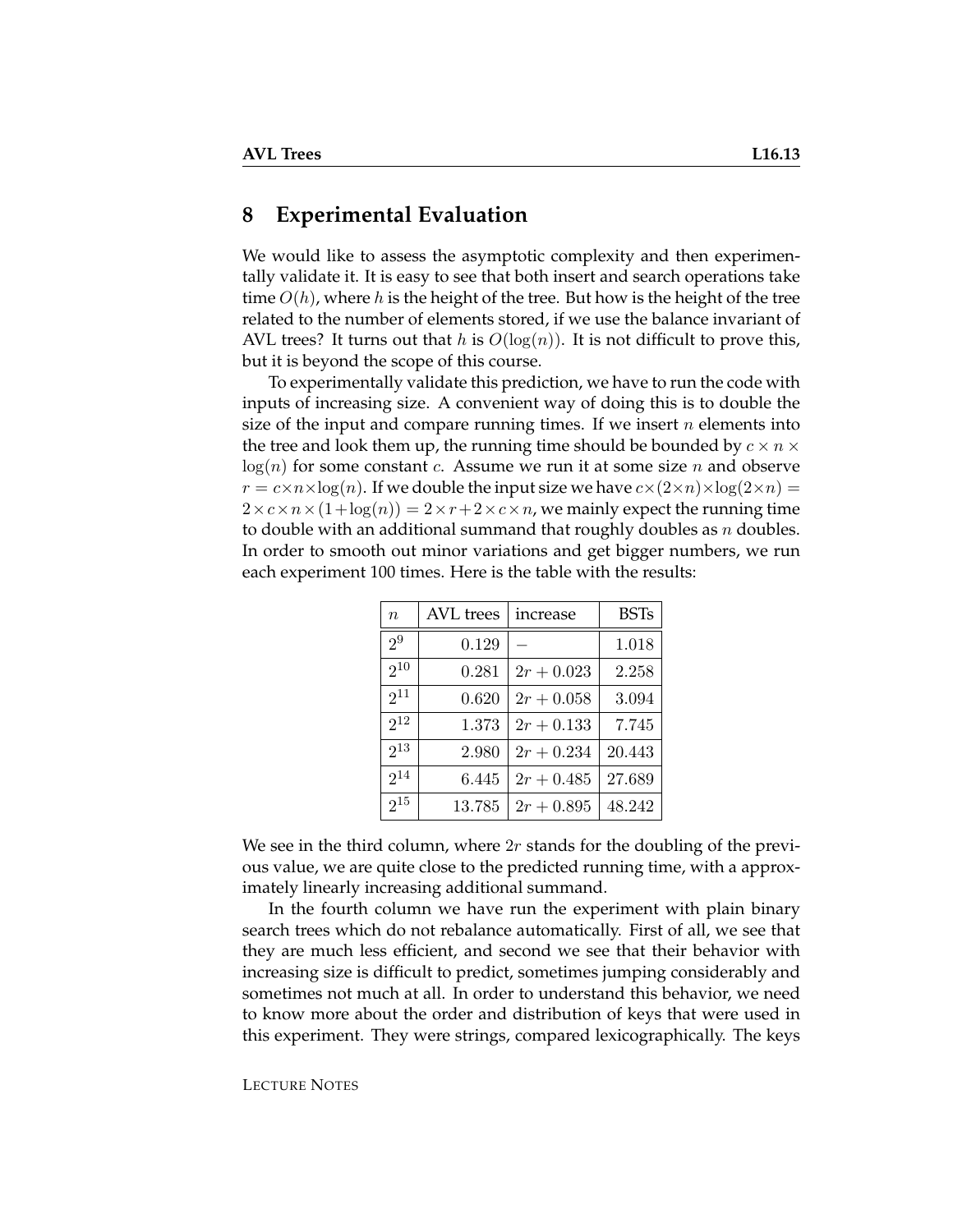were generated by counting integers upward and then converting them to strings. The distribution of these keys is haphazard, but not random. For example, if we start counting at 0

```
"0" < "1" < "2" < "3" < "4" < "5" < "6" < "7" < "8" < "9"
   < "10" < "12" < ...
```
the first ten strings are in ascending order but then numbers are inserted between "1" and "2". This kind of haphazard distribution is typical of many realistic applications, and we see that binary search trees without rebalancing perform quite poorly and unpredictably compared with AVL trees.

The complete code for this lecture can be found on the course website.